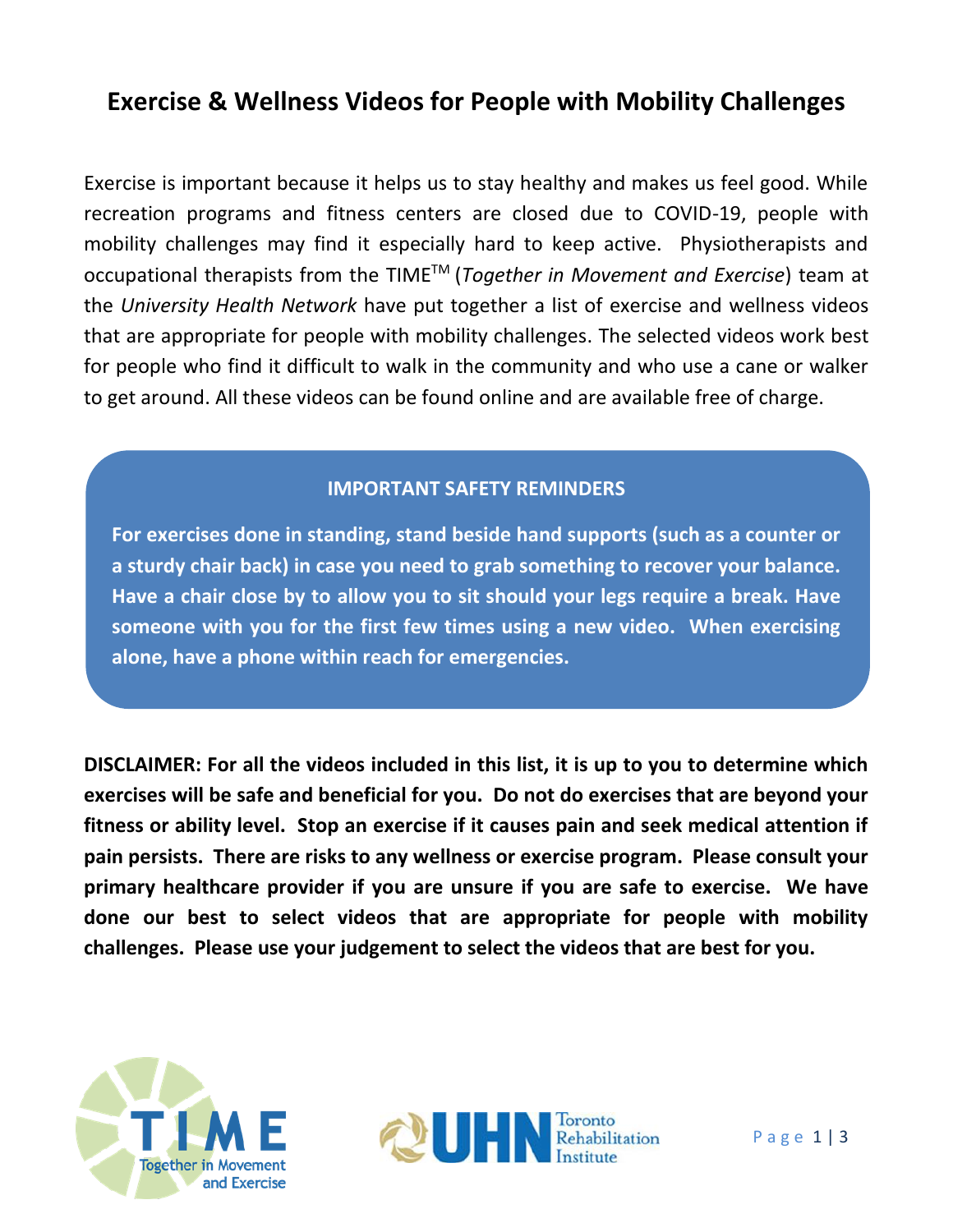## Videos of Adapted Exercise for People with Mobility Challenges

"It's Your Choice", designed by physiotherapists at *Toronto Rehab* for people with multiple sclerosis and other mobility issues. Variations allow you to select the challenge that is most appropriate for you.

- Part 1: Information (6 min)<https://www.youtube.com/watch?v=kpTHDR5k-cY>
- Part 2: Seated Warm-up (12 min[\) https://www.youtube.com/watch?v=XPmUqiTBEpU](https://www.youtube.com/watch?v=XPmUqiTBEpU) o Seated warm-up can also be performed as a standalone exercise routine
- Part 3: Strength, Balance & Aerobics (24 min[\) https://www.youtube.com/watch?v=Qh94WI9Ecoc](https://www.youtube.com/watch?v=Qh94WI9Ecoc)

"MS Active Together" Series, developed by the *UK Multiple Sclerosis Society*

- Move More, Exercise for people with mild to moderate symptoms, 5 video playlist <https://www.youtube.com/playlist?list=PLseEst8sYZkQubzSGYkYZG9kZeYgcDZO2> Includes: warm-up (2 min); improve your balance & stability (10 min), low impact lying down/mat work (17 min), stretch and flexibility (7 min), and a simple seated workout (23 min)
- Seated Pilates (30 min) \*equipment note- requires cushion and resistance band <https://www.youtube.com/watch?v=IWkJga6ZOcU&list=PLseEst8sYZkSVKyHkC9rjkPnSsKThxfbu&index=2>

#### Videos of Gentle Movement Exercises, done while sitting or standing

Designed by *Toronto Rehab* (*LEAP Service*) therapists for people with mobility issues and/or pain. Variations allow you to select the challenge that is most appropriate for you.

- Gentle Chair Yoga (10 min)<https://www.youtube.com/watch?v=XMps5-PIJHA>
- Gentle Chair Yoga (20 min)<https://www.youtube.com/watch?v=KEjiXtb2hRg>
- Gentle Chair Yoga (30 min)<https://www.youtube.com/watch?v=1YHjBYcqJ5c>
- Tai Chi and Qi Gong (22 min) [https://www.youtube.com/watch?v=pa\\_I5NAOW4k](https://www.youtube.com/watch?v=pa_I5NAOW4k)
- Gentle Mat Exercises (25 min)<https://www.youtube.com/watch?v=C27BEWYC2Ks>

#### Videos of Exercises for People to Move their Weaker Side, done while sitting

Led by physical therapists at *Flint Rehab*, designed for people with one-sided weakness after stroke

- Easy Leg Exercises (10 min)<https://www.youtube.com/watch?v=-rwby0zA6Vs>
- Hand Exercises (10 min)<https://www.youtube.com/watch?v=i0JYsLyJEnE>
- Core Exercises (10 min)<https://www.youtube.com/watch?v=dGBqTLtdVuA>
- Arm Exercises (10 min) [https://www.youtube.com/watch?v=kuuGlz\\_ddOM](https://www.youtube.com/watch?v=kuuGlz_ddOM)